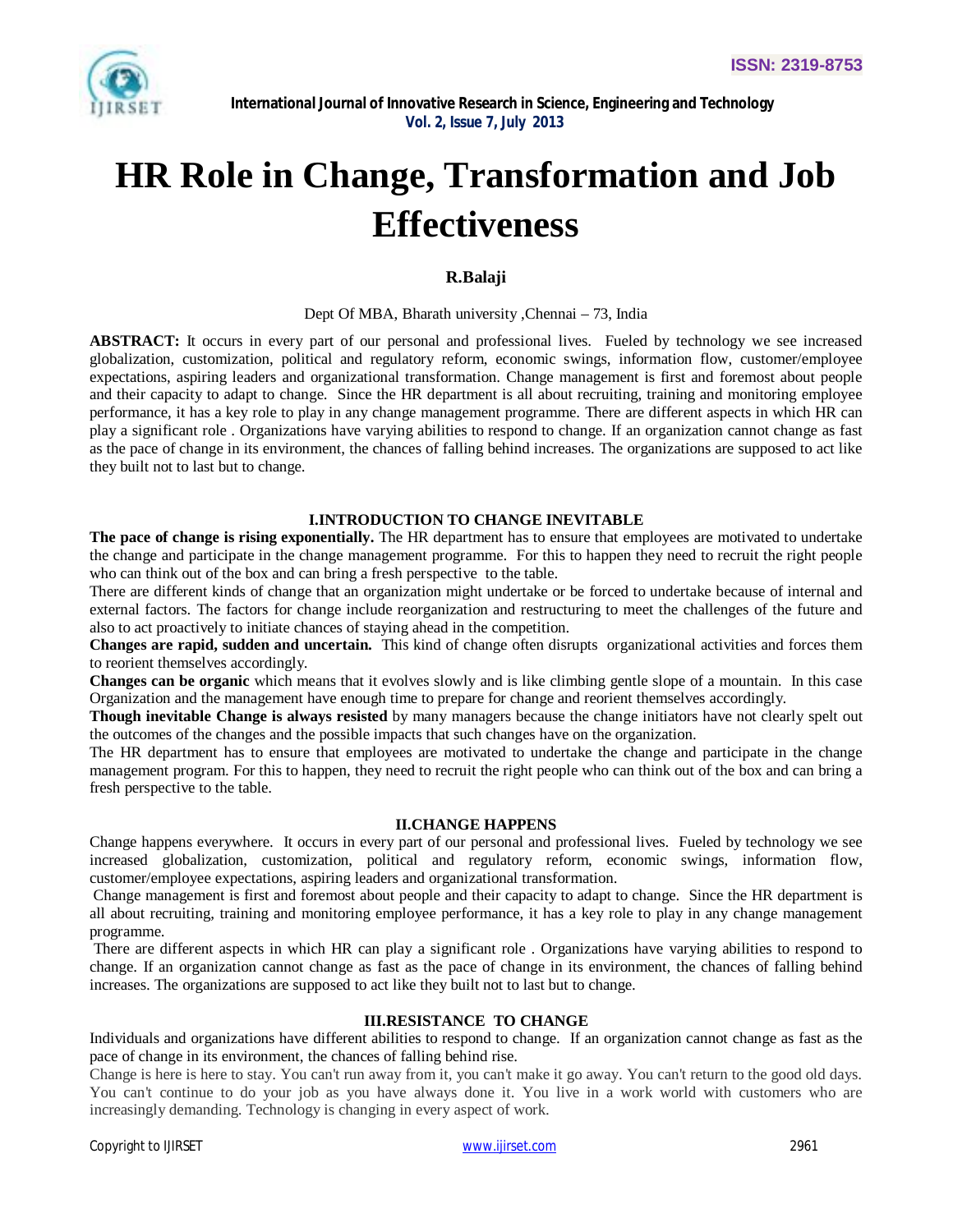

# **International Journal of Innovative Research in Science, Engineering and Technology**  *Vol. 2, Issue 7, July 2013*



The adoption of innovations involves altering human behavior and the acceptance of change. There is a natural resistance to change for several reasons.

# **People resist change:**

- When the reason for the change is unclear. Ambiguity--whether it is about costs, equipment, jobs--can trigger negative reactions among users.
- When the proposed users have not been consulted about the change, and it is offered to them as an accomplished fact. People like to know what's going on, especially if their jobs may be affected. Informed workers tend to have higher levels of job satisfaction than uninformed workers.
- When the change threatens to modify established patterns of working relationships between people.
- When communication about the change--timetables, personnel, monies, etc.--has not been sufficient.
- When the benefits and rewards for making the change are not seen as adequate for the trouble involved.
- When the change threatens jobs, power or status in an organization.

# **IV.RESPONSE TO CHANGE**



An unwilling user can always make an idea fail, no matter how good it is. So it all depends upon how a Change is responded by the employees and HR plays a very significant role in getting a change implemented effectively and get the result successfully.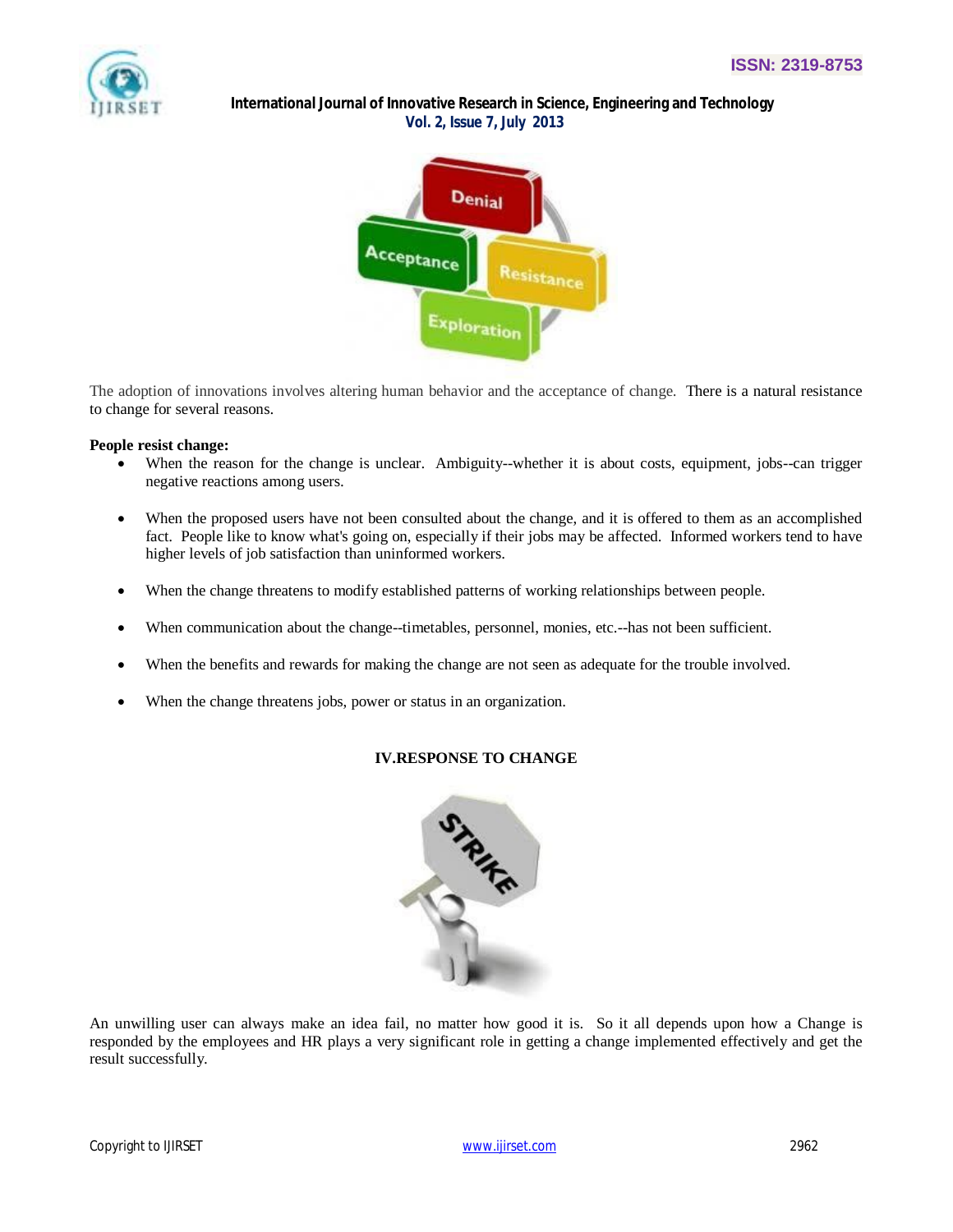# **International Journal of Innovative Research in Science, Engineering and Technology**  *Vol. 2, Issue 7, July 2013*

**Decision makers will be more responsive to change:**



- If the information presented coincides with their current values, beliefs, and attitudes
- If they perceive that the change will benefit them more than it will cost them
- If the innovation requires marginal rather than major changes in their views or lives
- If they have a demonstrated need for the innovation
- If the innovation is introduced gradually so that people can adjust to the resulting change

#### **V.CHANGE ARISES FROM BOTH EVOLUTION AND REVOLUTION**

The adoption of new ideas and techniques does not occur naturally but results from hard work, trial and error. It is important to recognize this fact and to make an effort to develop information that is concise, readable and to the point and to make sure the information reaches people who can use it. A broad spectrum of skills is needed to lead to effective management of innovation and change.

There is no magic formula for success--no such formulas exist. Multiple channels of communication should be used to promote the adoption of an innovation. Never expect one report, one presentation, one telephone call or one conference to accomplish everything. Successful programs need to be carefully conceived and carried out. Human contacts are critical ingredients, and need to be used along with good written and visual materials. These materials are useless without an understanding of the needs, limitations and problems of the user.

Change agents can bring innovation for the user by examining their preconceived notions about the way things should be done. Personnel have to be receptive to change themselves, they have to be able to evaluate new ideas objectively and see their users --not as they have been --but as they might be.

#### **95% CHANGES IN ORGANISATIONS FAIL WHY?**

The major obstacles to implementing change in an enterprise are centered on people and corporate culture. Nearly 60 percent of the executives and project managers surveyed say changing mindsets and attitudes is the biggest challenge to implementing change in an enterprise, followed by corporate culture at 40 percent. These challenges were flagged as more important than shortage of resources, highlighting that these problems are seen as inherently more difficult to solve even if given sufficient resources.